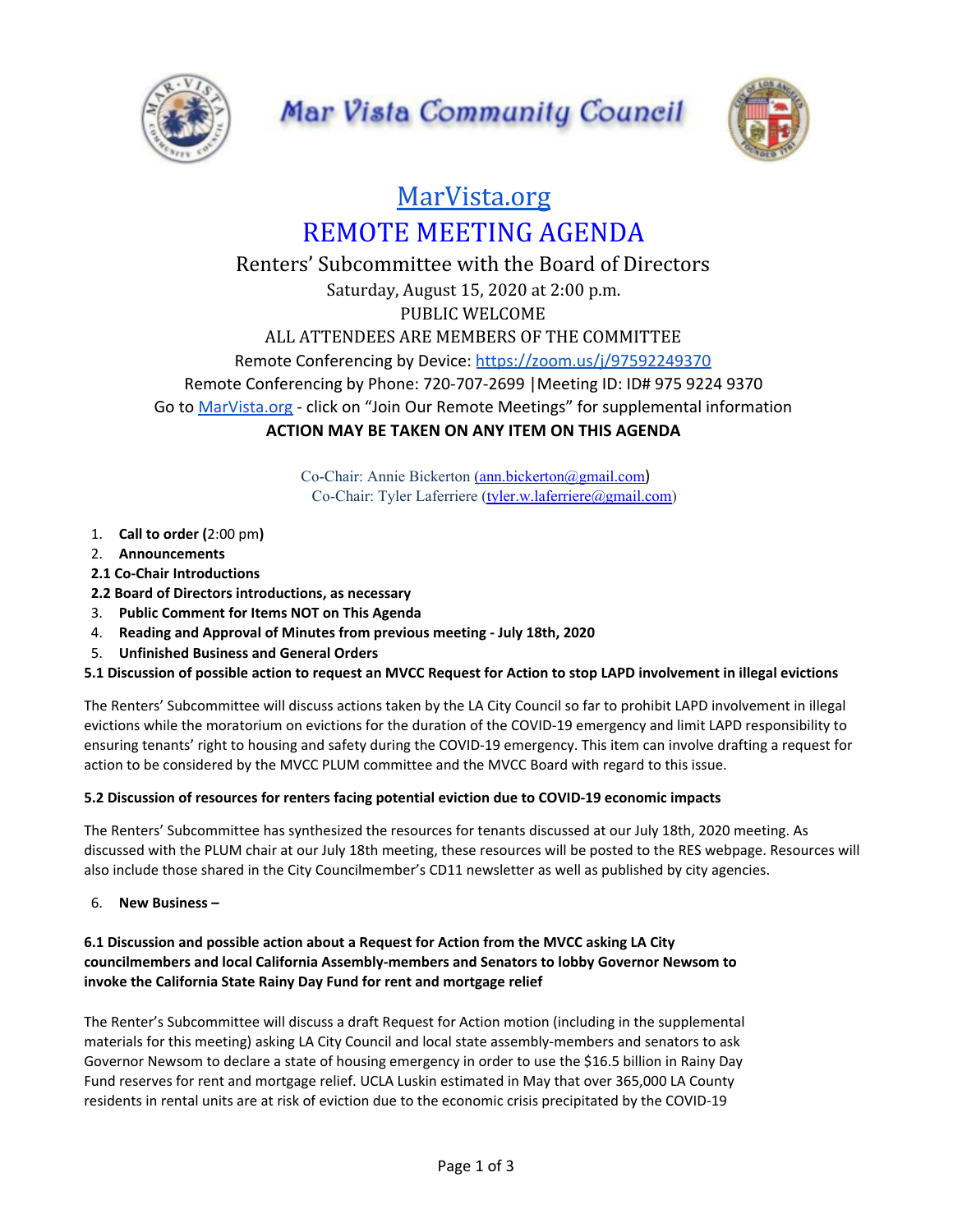pandemic. This does not include the thousands of additional residents at risk of mortgage default. The Renters' Subcommittee believes the current crisis is a sufficient emergency to merit these use of these funds for relief purposes.

The full language of this motion can be found in the Supporting Documents for this meeting.

## **6.2 Discussion and possible action about a Request for Action for CA Senator Mitchell and CA Assemblymember Klamlager to support immediate passage of AB 1436 (Chiu)**

As of July 28, 2020, the California State Senate is considering AB 1436, first introduced by Assemblymember David Chiu of San Francisco, would would provide up to 15 months after the termination of the COVID-19 pandemic state of emergency or April 1st, 2021, of protection to tenants who failed to pay rent due to COVID-19-related economic reasons during the emergency. This protection would also apply to mortgage holders, who could avail themselves of forbearance from their lenders. AB1436 offers tenants a more reasonable timeline to make back payments on rent and allows landlords to recover rental payments. In addition, it ensures that a default resulting from COVID-19, does not permanently affect tenants' credit or ability to relocate.

Tenants who are unable to pay back rent obligations due to COVID-19 will face a high risk of eviction. Over 365,000 households in Los Angeles could be facing housing instability and may be at risk of homelessness once temporary eviction protections are lifted. Even after the state of emergency is lifted, the economic impacts will continue to affect employment and financial security. Unemployment in June 2020 remained high at 19.5 percent. The response to the pending evictions crisis will have profound implications for Black and Hispanic communities who are more vulnerable economically and experience greater housing insecurity than white community members. California's low income renters will continue to bear the brunt of COVID-19 and our state's housing crisis. In this crisis, the Renters Engagement Subcommittee supports action to prevent this upcoming wave of evictions in order to keep tenants stably housed and prevent further increases in homelessness.

The full language of this motion can be found in the Supporting Documents for this meeting.

7. **Adjourn** (no later than 3:30 pm)

**VIRTUAL MEETING ACCESS FOR PUBLIC PARTICIPATION** – In conformity with the Governor's Executive Order N-29-20 (MARCH 17, 2020) and due to concerns over COVID-19, all Mar Vista Community Council meetings will be conducted entirely remotely and is open to the public by phone and/or device. Visit the "Join Our Remote Meetings" page on MarVista.org for more information.

**PUBLIC POSTING OF AGENDAS** - MVCC agendas are posted for public review in three (3) places: A) Mar Vista Recreation Center, 11430 Woodbine Street, Mar Vista, CA 90066; B) Calendar on MarVista.org; C) L.A. City's Early Notification System. It must be posted in location A, 72 hours before the meeting begins.

**SUBSCRIBE** to our agendas via email through L.A. City's Early Notification System at [http://www.lacity.org/subscriptions.](http://www.lacity.org/subscriptions)

**THE AMERICAN WITH DISABILITIES ACT** - As a covered entity under Title II of the Americans with Disabilities Act, the City of Los Angeles does not discriminate on the basis of disability and, upon request, will provide reasonable accommodation to ensure equal access to its programs, services and activities. Sign language interpreters, assistive listening devices and other auxiliary aids and/or services, may be provided upon request. To ensure availability of services, please make your request at least 3 business days (72 hours) prior to the meeting you wish to attend by contacting chair@marvista.org.